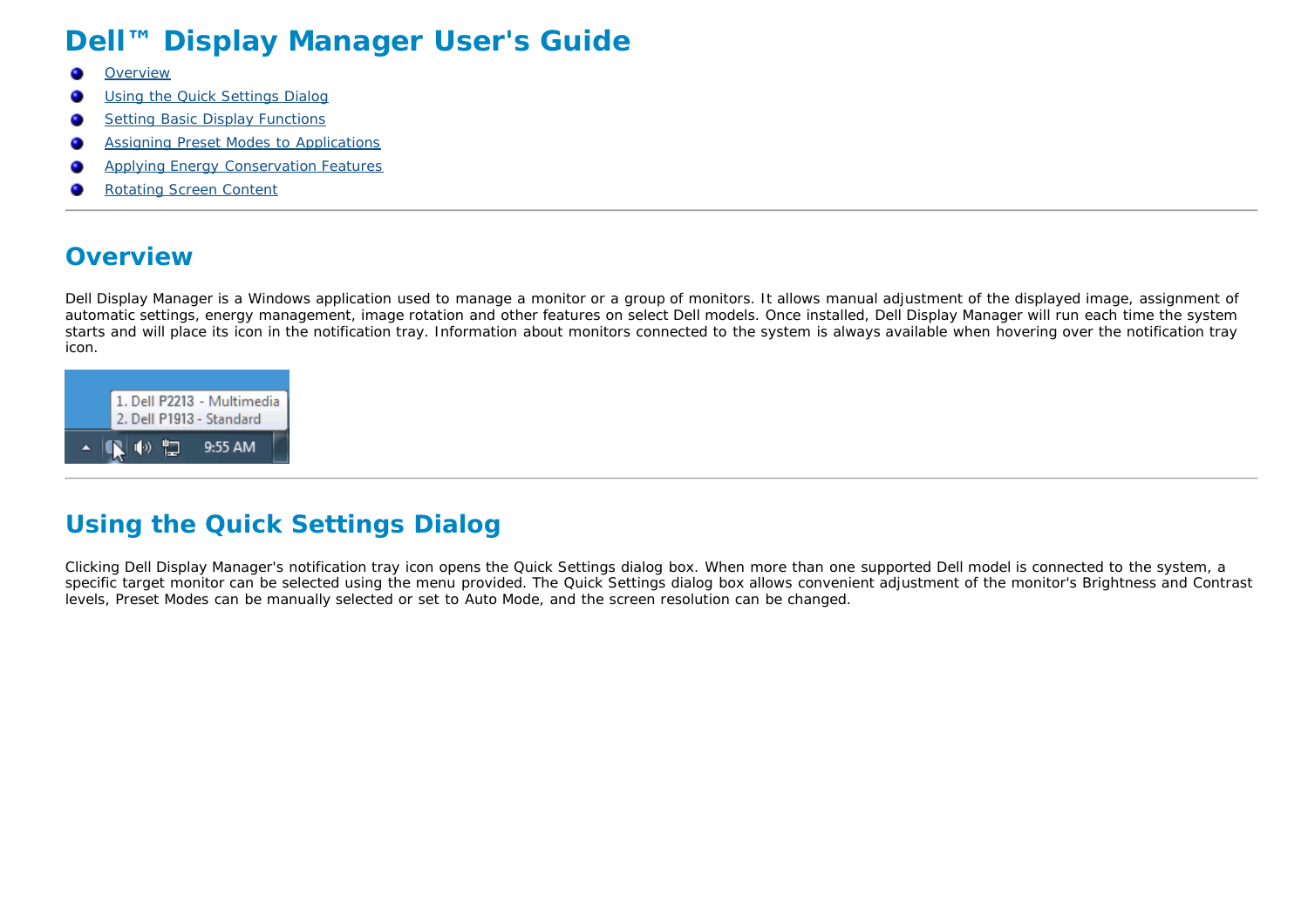| Display: Dell P2213 ▼                                                            | X              |
|----------------------------------------------------------------------------------|----------------|
| Resolution: 1680x 1050                                                           | Change         |
| Auto Mode                                                                        | Configure      |
| Custom<br>@ Manual Mode                                                          |                |
| <b>Brightness</b><br>The Control<br>The Contract of<br>$\mathbf{I} = \mathbf{I}$ | 59%            |
| Contrast<br><b>1. 1. 1. 1. 1. 1. 1.</b><br>$1 - 1 - 1 - 1$                       | 50%            |
| <b>Open Dell Display Manager</b>                                                 |                |
| 1(0)<br>A                                                                        | ۳٦<br>12:27 PM |

The Quick Settings dialog box also provides access to Dell Display Manager's advanced user interface which is used to adjust Basic functions, configure Auto Mode and access other features.

## **Setting Basic Display Functions**

A Preset Mode for the selected monitor can be manually applied using the menu on the Basic tab. Alternatively, Auto Mode can be enabled. Auto Mode causes your preferred Preset Mode to be applied automatically when specific applications are active. An onscreen message momentarily displays the current Preset Mode whenever it changes.

The selected monitor's Brightness and Contrast can also be directly adjusted from the Basic tab.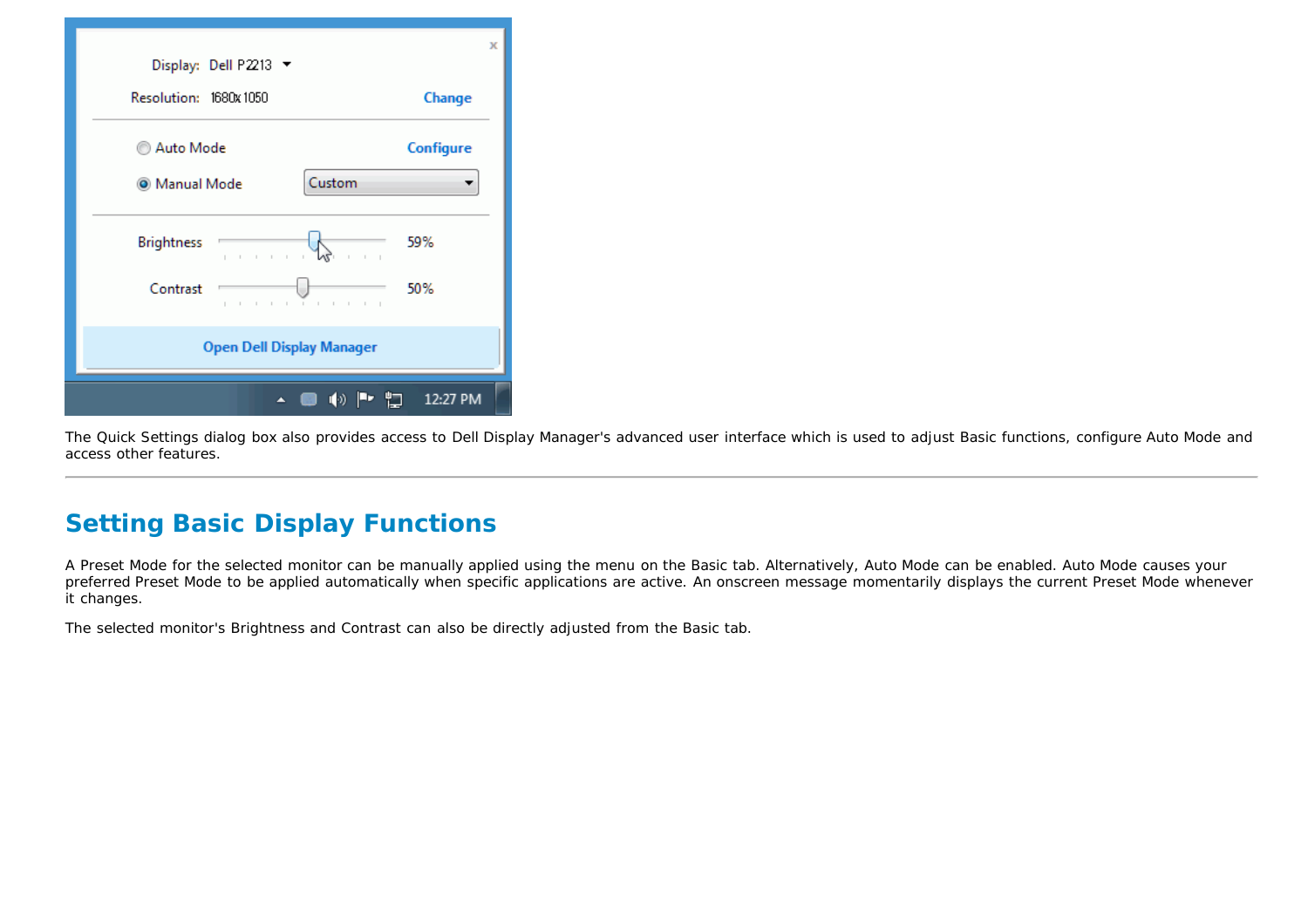| Dell Display Manager<br>Auto Mode<br><b>Basic</b>                                                                                               | x<br>Dell P2213<br>▼<br>1. Dell P2213<br>◒<br>2. Dell P1913 |
|-------------------------------------------------------------------------------------------------------------------------------------------------|-------------------------------------------------------------|
| Resolution: 1680x1050<br><b>Change</b>                                                                                                          |                                                             |
| Auto Mode<br>Configure<br>Use preset mode assignments for active applications<br><sup>O</sup> Manual Mode<br>Choose a preset mode<br>Multimedia |                                                             |
| <b>Brightness</b><br>58%<br>.<br><b>Contract Contract</b>                                                                                       |                                                             |
| Contrast<br>50%<br><b>1</b> 1 1 1 1 1 1 1 1 1 1                                                                                                 |                                                             |

### **Assigning Preset Modes to Applications**

The Auto Mode tab allows you to associate a specific Preset Mode with a specific application, and apply it automatically. When Auto Mode is enabled, Dell Display Manager will automatically switch to the corresponding Preset Mode whenever the associated application is activated. The Preset Mode assigned to a particular application may be the same on each connected monitor, or it can vary from one monitor to the next.

Dell Display Manager is pre-configured for many popular applications. To add a new application to the assignment list, simply drag the application from the desktop, Windows Start Menu or elsewhere, and drop it onto the current list.

**NOTE:** Preset Mode assignments targeting batch files, scripts, and loaders, as well as non-executable files such as zip archives or packed files, are not supported Ø and will be ineffective.

In addition an option can be enabled that will cause the "Game" Preset Mode to be used any time a Direct3D application is run fullscreen. To override this behavior, if enabled, with individual game titles, add them to the assignment list with a different Preset Mode. Applications present in the assignment list take priority over the general Direct3D setting.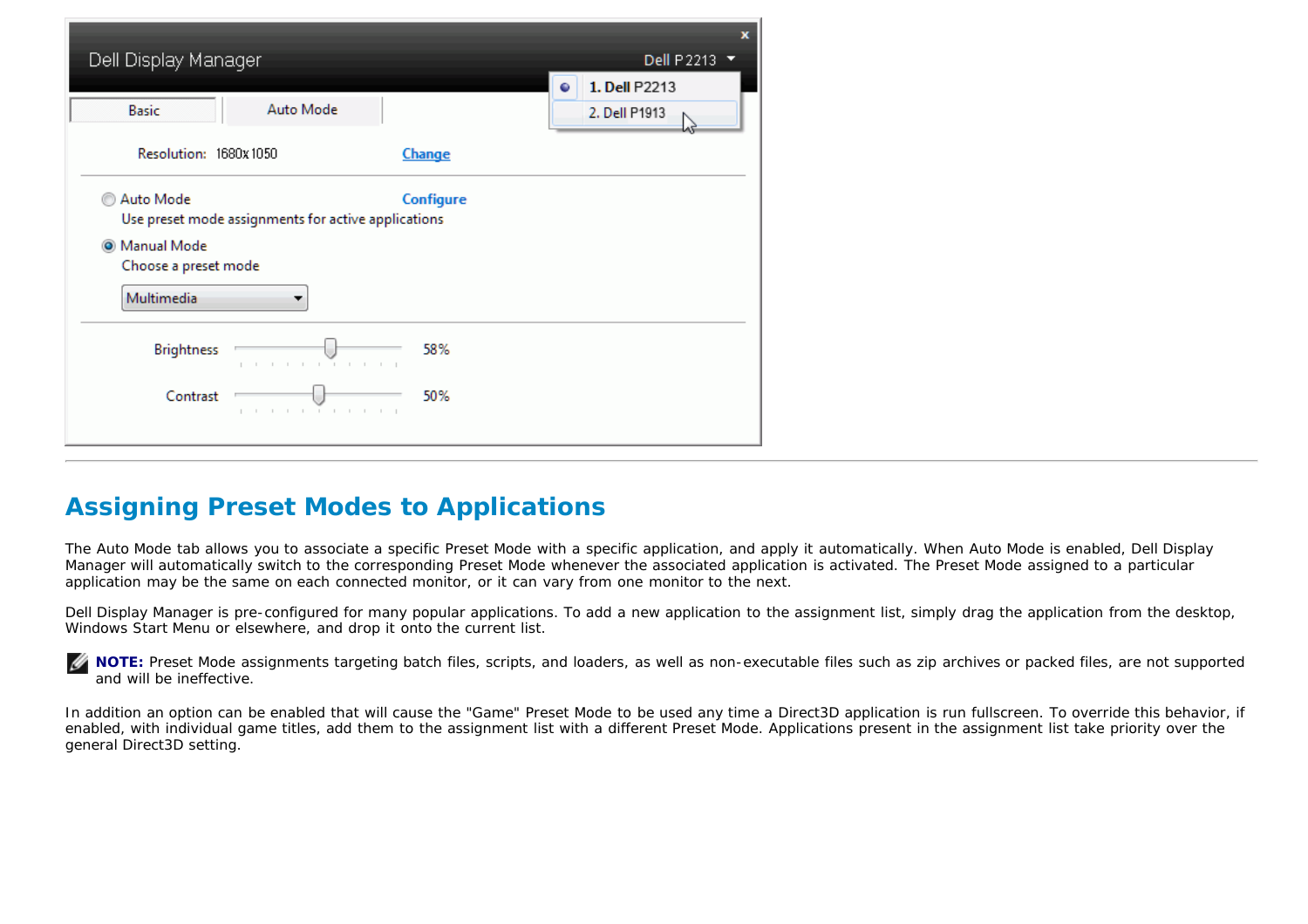| <b>Basic</b><br>Auto Mode                      | PowerNap           |        |   |
|------------------------------------------------|--------------------|--------|---|
| Assign a preset mode to a specific application |                    |        |   |
| Application                                    | <b>Preset Mode</b> |        | ∸ |
| ê<br><b>Internet Explorer</b>                  | Multimedia         | ▼      |   |
| Windows Media Player                           | Movie              | ▼      | Ξ |
| Windows DVD Maker                              | Multimedia         | Remove |   |
| ങ<br>Executable for Minesweeper Game           | Game               |        |   |
| <b>Windows Contacts</b><br>$\blacksquare$      | Standard           | ▼      | ٠ |

## **Applying Energy Conservation Features**

On supported Dell models the PowerNap tab will be available to provide energy conservation options. When the screensaver activates, the monitor's Brightness can automatically be set to minimum level or the monitor can be put to sleep in order to save additional power.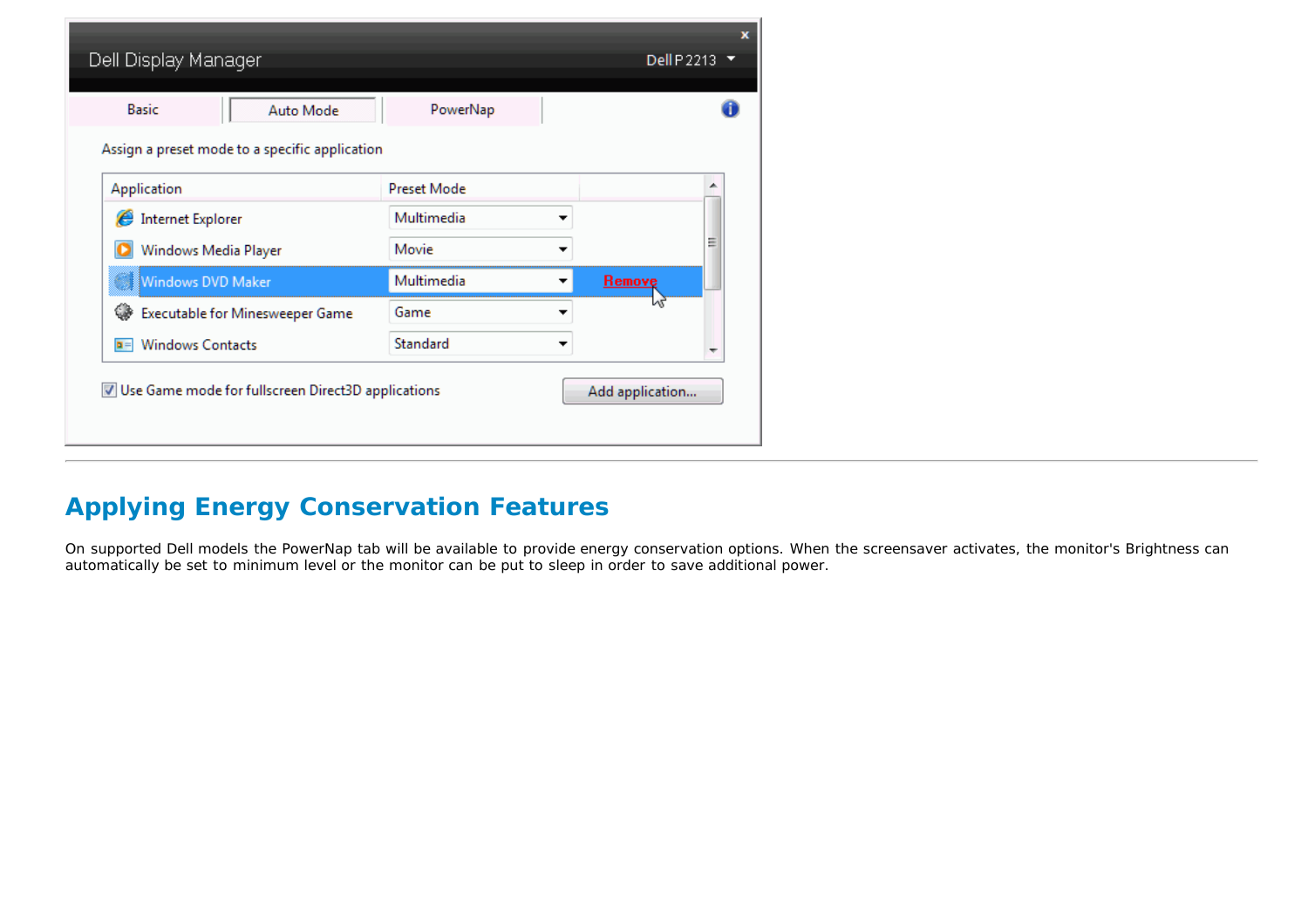

### **Rotating Screen Content**

Some Dell models provide Rotation features. On these monitors the Menu Rotation option under Other Settings in the OSD menu automatically triggers a corresponding change in Windows screen orientation.